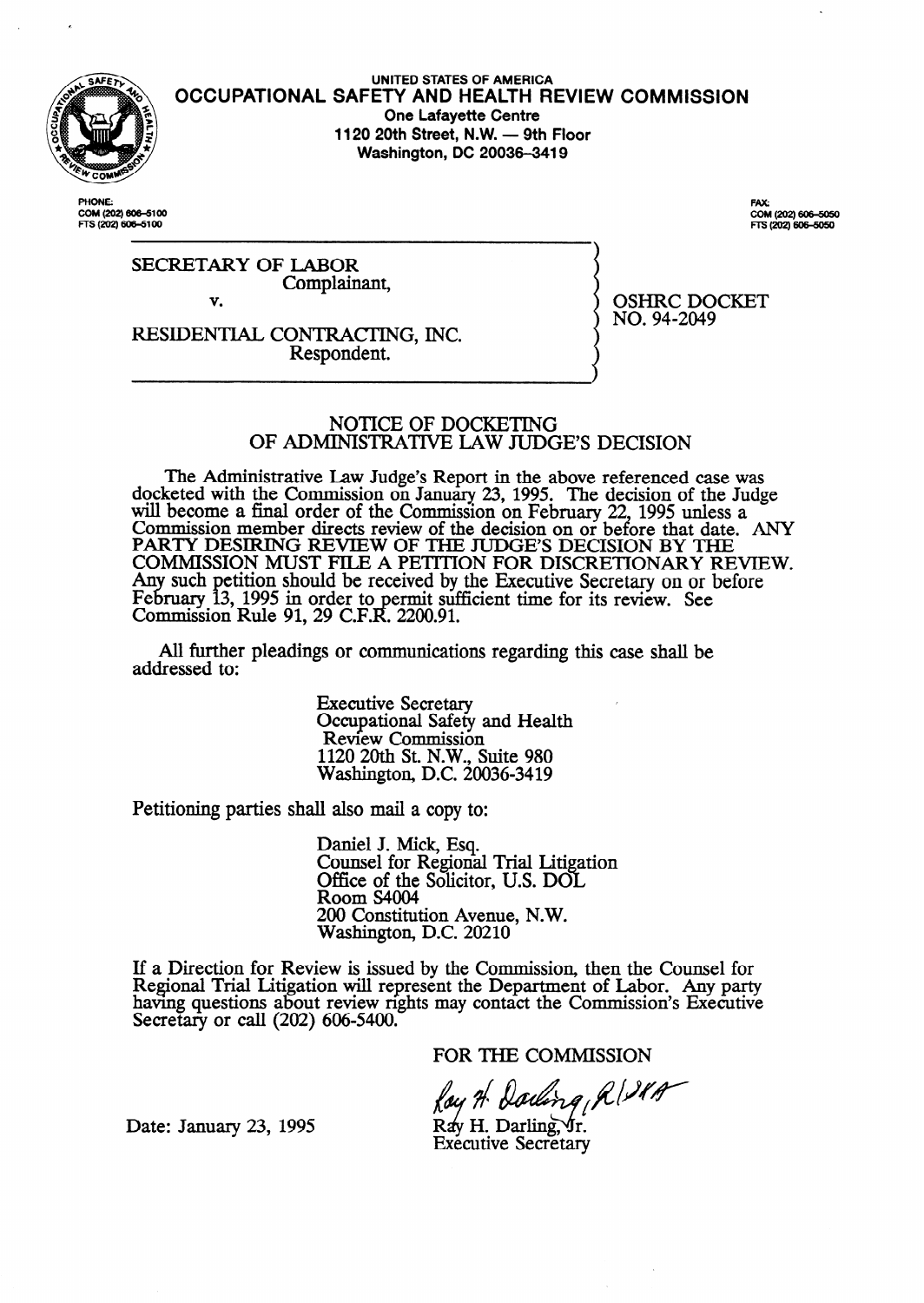## DOCKET NO. 94-2049

## NOTICE IS GIVEN TO THE FOLLOWING:

Daniel J. Mick, Esq. Counsel for Regional Trial Litigation<br>Office of the Soligitor TLS DOI Office of the Solicitor, U.S. DOL  $P_{\text{comm}}$  S4004 ROOM S4004<br>200 Constituti 200 Constitution Ave., N.W. Washington, D.C. 20210

r autela Rodenhausen, Esq.<br>Regional Solicitor Regional Solicitor<br>Office of the Solic Office of the Solicitor, O.S. DOL<br>201 Varick Room 707 201 valick, Room 707<br>New York, NY 10014 New York, NY 10014

Issac Indik, President Residential Contracting, Inc.<br>30 Sherwood Avenue 30 Sherwood Avenue  $\sim$ 

Chief Administ Occupational Safety and Health Review Commission ne Lafayette Centre 1120 20th St. N.W., Su Washington, DC 20036 3419 Washington, DC 20036 3419

00109908525:02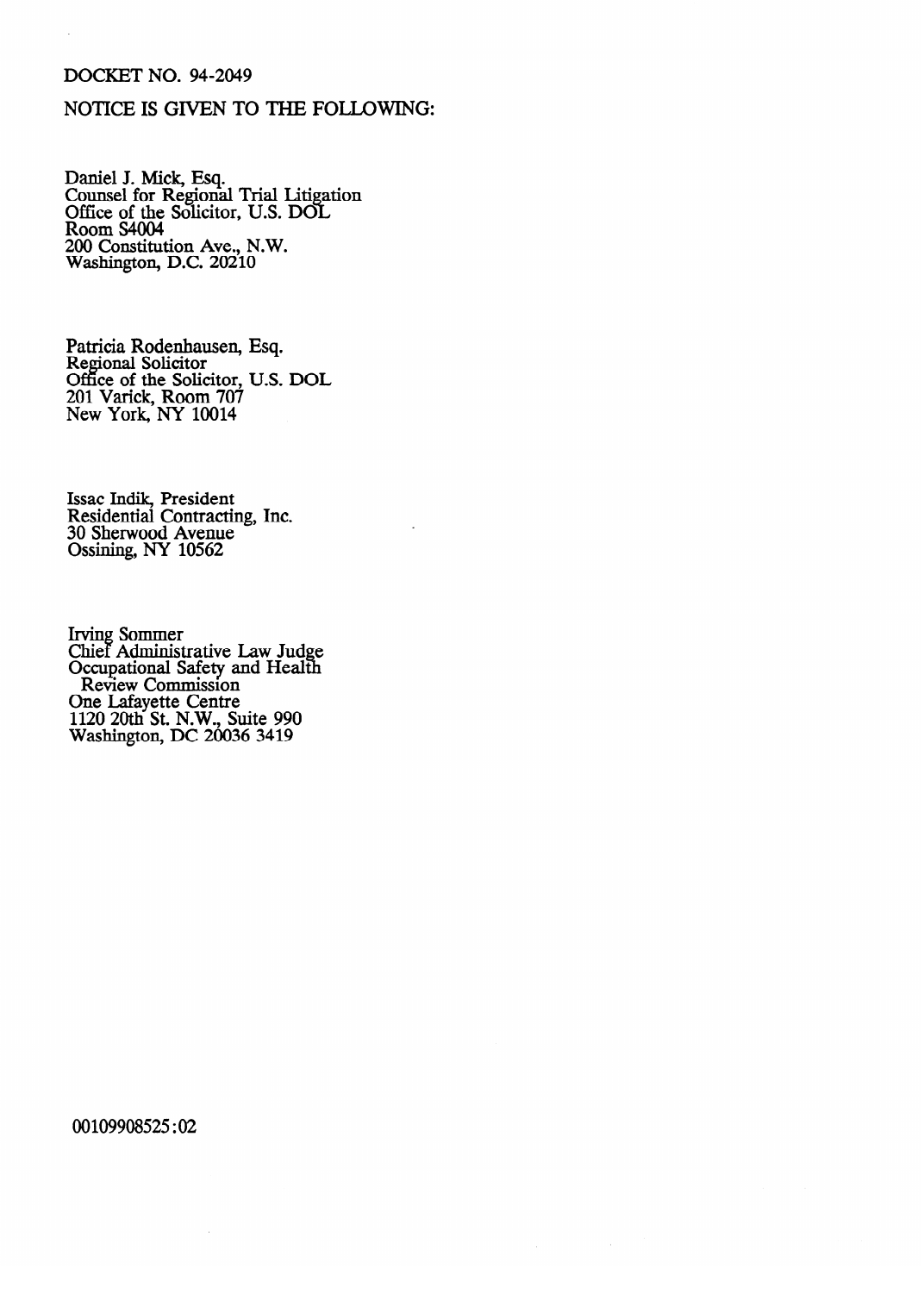| Į                                                  | UNITED STATES OF AMERICA<br><b>OCCUPATIONAL SAFETY AND HEALTH REVIEW COMMISSION</b><br><b>One Lafayette Centre</b><br>1120 20th Street, N.W. - 9th Floor<br><b>Washington, DC 20036-3419</b> |                                                  |
|----------------------------------------------------|----------------------------------------------------------------------------------------------------------------------------------------------------------------------------------------------|--------------------------------------------------|
| PHONE:<br>COM (202) 606-5100<br>FTS (202) 606-5100 |                                                                                                                                                                                              | FAX:<br>COM (202) 606-5050<br>FTS (202) 606-5050 |

| SECRETARY OF LABOR,            |                    |  |
|--------------------------------|--------------------|--|
| Complainant,                   |                    |  |
| v.                             | Docket No. 94-2049 |  |
| RESIDENTIAL CONTRACTING, INC., |                    |  |
| Respondent.                    |                    |  |
|                                |                    |  |

Appearances:

Alan L. Kammerman, Esq. **Issac Indik, President Contains Containers** Office of the Solicitor **Indian Residential** For Complainant

Office of the Solicitor **Residential**<br>
U.S. Department of Labor **Contracting**, Inc. U.S. Department of Labor **Contracting, Inc.**<br>
For Complainant **Contracting** For Respondent

Before: Chief Administrative Law Judge Irving Sommer

## DECISION AND ORDER

On August 24,1994, the Secretary moved to dismiss the Respondent's notice of contest as not being timely file under section 10 of the Act. The Respondent file in opposition. A hearing was held in New York, N.Y. on October 31,1994, concerning the motion to dismiss.

The Respondent was issued a serious citation and notification of penalty on April 21, 1994, which was forwarded by certified mail to his residence but was returned by the post office department as "unclaimed." Thereafter, the citation and accompanying information concerning the rights of the respondent in the pending matter were personally delivered by the compliance officer to an address previously given as constituting a mail receiving station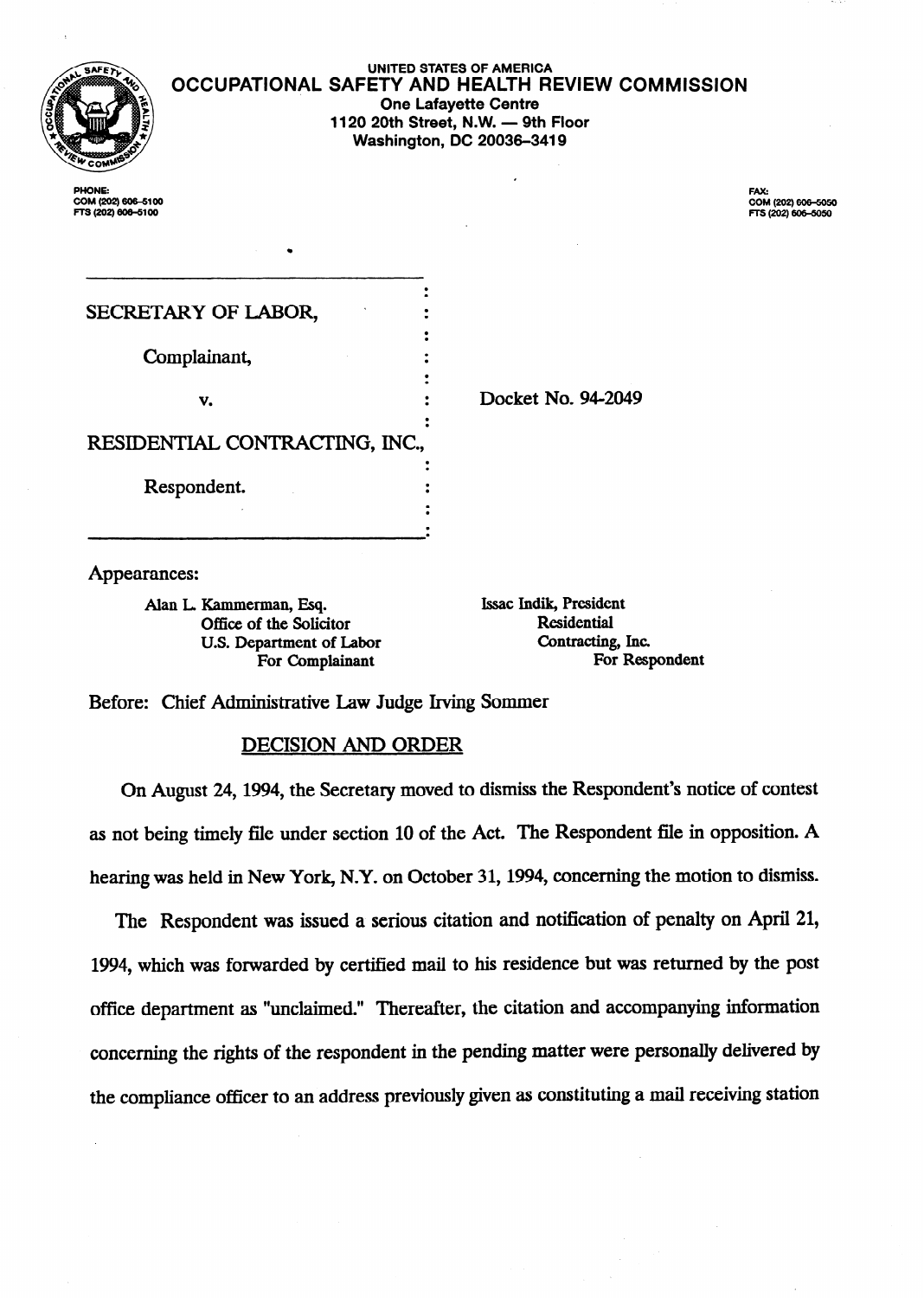for the respondent. The compliance officer, Ms. Smith testified that she delivered the citation to a Ms. Montalno on May 20, 1994, that Ms. Montalno contacted Mr. Indik on the CB and informed him that the OSHA compliance officer was delivering some mail and was told by him to accept same. Ms. Smith received a written acceptance of the delivery on May 20, 1994, thusly under section 10(a) of the Act, the Respondent was required to notify the Secretary that it intends to contest the citation or proposed penalty within fifteen working days of its receipt, or on or before June 13, 1994. The Respondent did not file a notice of contest within the 15 day period, sending a letter dated June 20, 1994, contesting the penalties herein. Mr. Indik, the president of the Respondent corporation admitted talking penalties herein. Mr. Indik, the president of the Respondent corporation admitted talking to Ms. Montalvo on May 20, 1994, and approving the receipt by her of the mail being delivered by the compliance officer from OSHA; his alibi for being late in sending the notice of contest was that he did not realize its importance, and that accordingly he waited a few weeks before picking the citation up from his mail drop. It is apparent that the Respondent's mail drop. It is negligence. He knew that there was mail waiting for him from OSHA at a place where he indicated mail could be sent, yet did not go immediately to claim it. The Commission has held that employers whose improper business procedures has led to failure to file on a timely basis are not entitled to relief. See Louisiana-Pacific Corp., 13 BNA OSHC 2020, 1987-90 CCH OSHD par. 28,409 (No. 86-1266, 1989); *Stroudsburg Dyeing & Finishing Co.*, 13 BNA OSHC 2058, 1987-90 CCH OSHD par. 28,433 (No. 88-1830, 1989). The office procedure of Respondent, a going business should provided for reliable, continuous mail delivery procedures. The reasons advanced by the Respondent for its failure to file in a